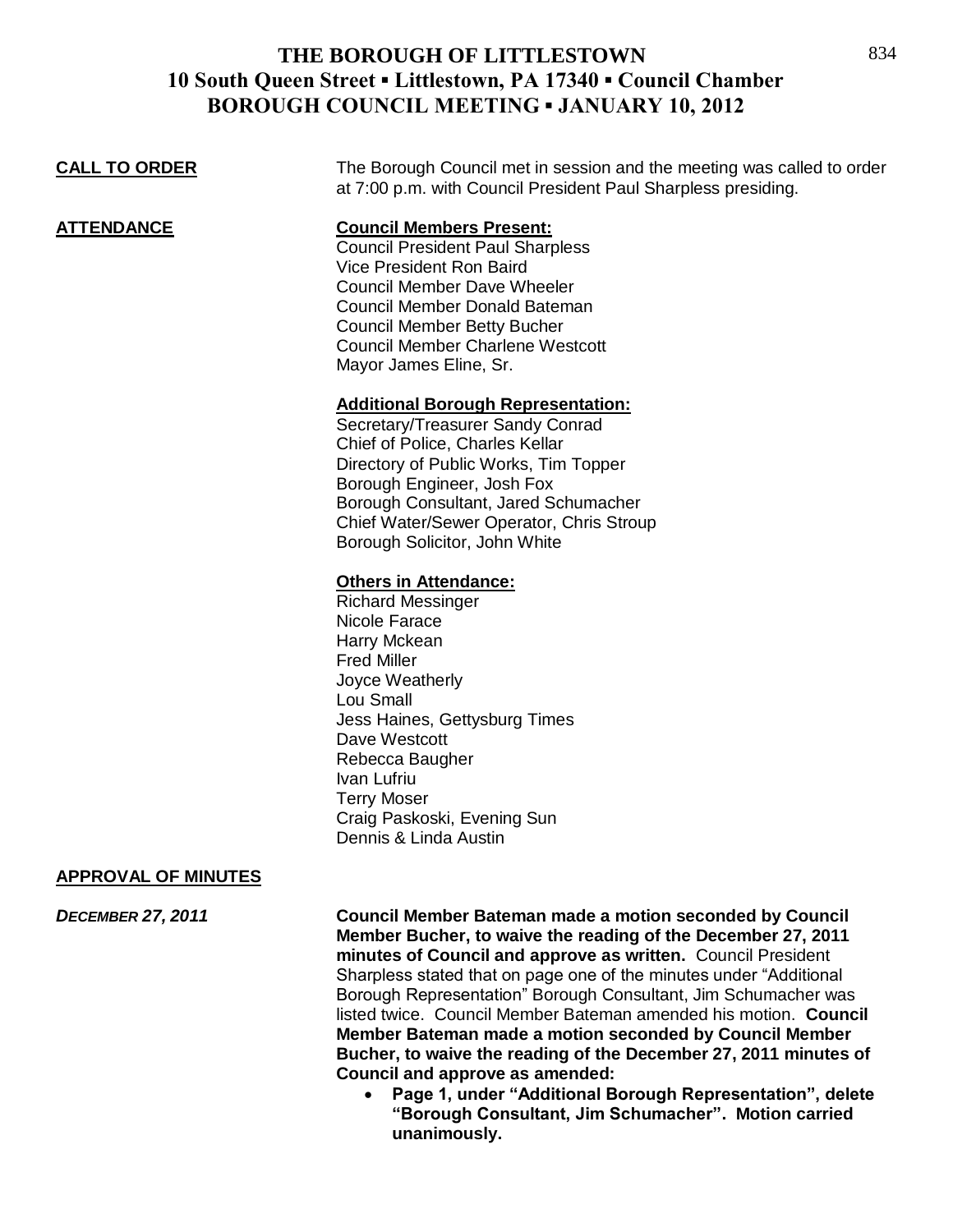| <b>JANUARY 3, 2012</b><br><b>MEETING MINUTES</b> | <b>Council Member Bateman made a motion seconded by Council</b><br>Member Bucher, to waive the reading of the January 3, 2012 minutes<br>of Council and approve as corrected:<br>On the top of each page in the header change the date<br>$\bullet$<br>"January 4, 2010" to "January 3, 2012". Motion carried<br>unanimously.                                                                                                                                                                                                                                                                                                                                                                                                                                                                                                                                                                                                                                                                                                                                                                                                                                                                                                                                                                                                                                                                                                                                                                                                                                                                                                                                                                                                                                     |
|--------------------------------------------------|-------------------------------------------------------------------------------------------------------------------------------------------------------------------------------------------------------------------------------------------------------------------------------------------------------------------------------------------------------------------------------------------------------------------------------------------------------------------------------------------------------------------------------------------------------------------------------------------------------------------------------------------------------------------------------------------------------------------------------------------------------------------------------------------------------------------------------------------------------------------------------------------------------------------------------------------------------------------------------------------------------------------------------------------------------------------------------------------------------------------------------------------------------------------------------------------------------------------------------------------------------------------------------------------------------------------------------------------------------------------------------------------------------------------------------------------------------------------------------------------------------------------------------------------------------------------------------------------------------------------------------------------------------------------------------------------------------------------------------------------------------------------|
| <b>APPROVAL AND</b><br><b>PAYMENT OF BILLS</b>   | <b>Council Member Bateman made a motion seconded by Council</b><br>Member Bucher, to approve the accounts payable for the General,<br>Pool, Water and Sewer Funds from December 20, 2011 to<br>December 31, 2011 in the amount of \$63,071.50. Motion carried<br>unanimously.                                                                                                                                                                                                                                                                                                                                                                                                                                                                                                                                                                                                                                                                                                                                                                                                                                                                                                                                                                                                                                                                                                                                                                                                                                                                                                                                                                                                                                                                                     |
|                                                  | <b>Council Member Bateman made a motion seconded by Council</b><br>Member Bucher, to approve the payroll from December 20, 2011 to<br>December 31, 2011 in the amount of \$56,236.69. Motion carried<br>unanimously.                                                                                                                                                                                                                                                                                                                                                                                                                                                                                                                                                                                                                                                                                                                                                                                                                                                                                                                                                                                                                                                                                                                                                                                                                                                                                                                                                                                                                                                                                                                                              |
| <b>NEW BUSINESS</b>                              |                                                                                                                                                                                                                                                                                                                                                                                                                                                                                                                                                                                                                                                                                                                                                                                                                                                                                                                                                                                                                                                                                                                                                                                                                                                                                                                                                                                                                                                                                                                                                                                                                                                                                                                                                                   |
| <b>ALPHA FIRE CO. EXTENSION</b>                  | <b>Council Member Westcott made a motion seconded by Council</b><br>Member Bateman, to approve the request from the Alpha Fire<br>Company for an 180 day extension on the Preliminary/Final<br>Development Plans for the Alpha Fire Company's new building.<br>Motion carried unanimously.                                                                                                                                                                                                                                                                                                                                                                                                                                                                                                                                                                                                                                                                                                                                                                                                                                                                                                                                                                                                                                                                                                                                                                                                                                                                                                                                                                                                                                                                        |
| <b>DENNIS &amp; LINDA AUSTIN</b>                 | Mr. & Mrs. Austin informed Council that they had Sewage Backup into<br>their basement bathroom. This happened after several days of torrential<br>rain. The incident was reported to the Borough's insurance company,<br>which denied the claim because there was no negligence on the<br>Borough's part. According to the Austin's this is not the only time this<br>situation has occurred. Mr. & Mrs. Austin are asking that the Council look<br>into a resolution. One resolution that would fix the problem would be for<br>the Austin's to install a backflow preventer. However the Austin's do not<br>feel that they should have to go through the expense since this is not their<br>fault. The Borough Engineer suggested that in order to find out if the<br>Borough is negligent the Borough under Chapter 94 of the Pennsylvania<br>Code must determine if the system is surcharged or not, it doesn't have to<br>do with the actual design of the system. Also recommended by the<br>Borough Engineer is to pull the manhole during a rain event to see if the<br>system is surcharging before an actual study is done because if the<br>system is surcharging then the Borough would be negligent. Borough<br>Solicitor White informed Council that if the engineer determines that the<br>system is negligently designed and that it is surcharging in rain events<br>then as a practical matter and for liability purposes the Borough would be<br>well advised to install the backflow preventers in the whole area to<br>address the surcharge problem however if the engineer does not find that<br>the system is surcharging during a rain event then the Borough would be<br>advised to do nothing since they would not be found negligent. |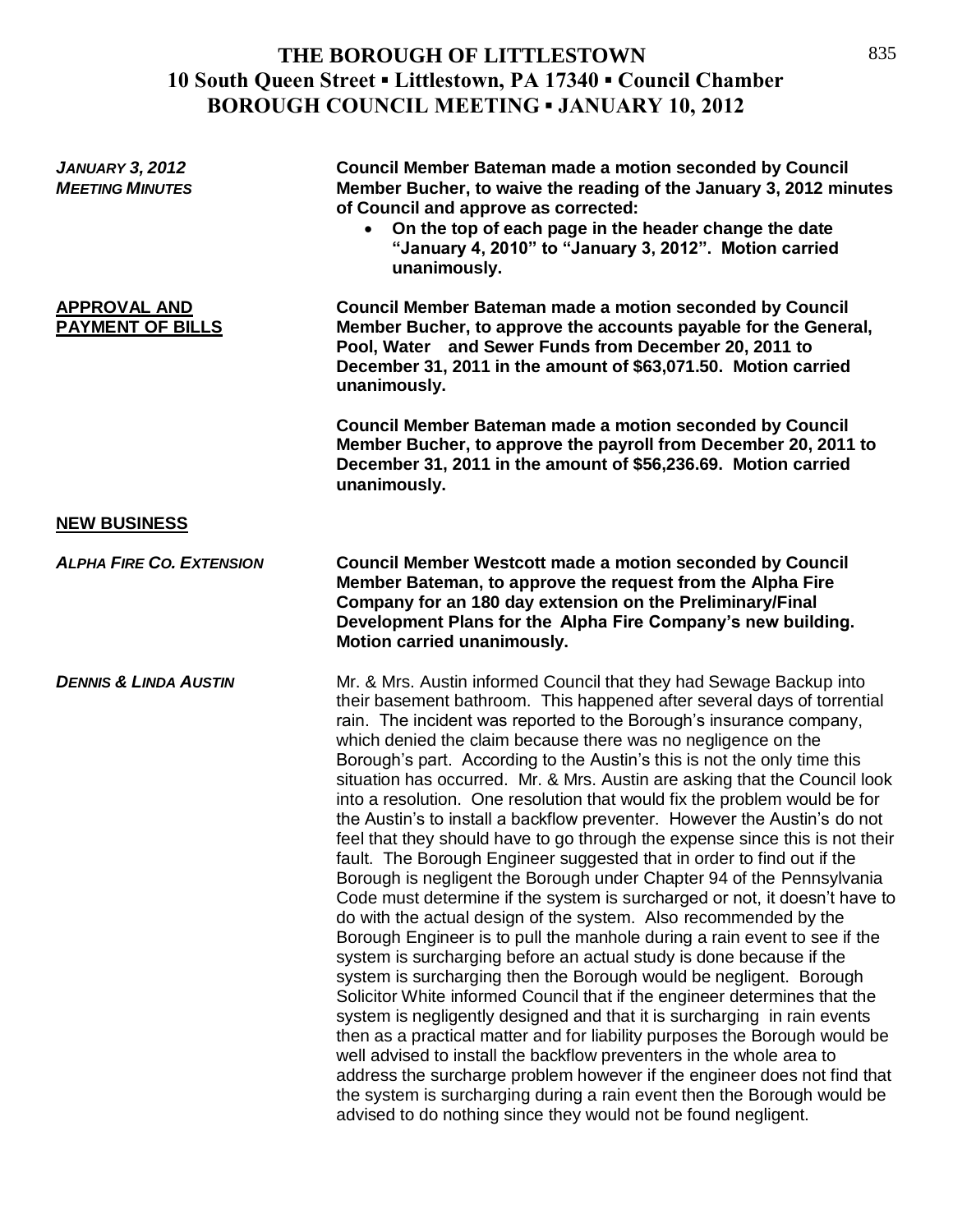**Council Member Bucher made a motion seconded by Council Member Bateman, to direct the Borough Engineer during a rain event to pull the manhole to see if the system is surcharging.**  Council Member Westcott disagrees with calling HRG to perform the services unless Mr. & Mrs. Austin are prepared to reimburse the Borough for the engineering costs because the Borough's budget is very tight and she feels that this is not an expense that should be incurred. **Motion carried 4-2 in favor with Council Member Westcott and Council Member Bateman casting the opposing votes.**

#### **NON-AGENDA ITEMS**

*CIVIL SERVICE* **Council Member Westcott made a motion seconded by Council Member Bucher, to approve the following recommendations from the Civil Service Commission:**

- **to authorized the Borough Secretary to arrange for complete procedure according to the Civil Service guidelines until final Eligibility List is established;**
- **to approve and advertise the Public Notice for the Police Officer Examination;**
- **to approve and accept the following personnel to the Oral Exam Panel:**
- **Chief Charles Kellar (Littlestown Borough)**
- **Office Doug Hilyard (Littlestown Borough)**
- **Chief John Perry (Bonneauville Borough)**
- **Betty Bucher (Littlestown Council Member)**
- **Sandy Conrad (Littlestown Borough Secretary/Treasurer)**
- **to approve Hanover Medical Group, Hanover, PA, as the medical examiner to perform the required medical exam;**
- **to approve Eye Expression Optical, New Oxford, PA as the vision examiner to perform the required vision exam;**
- **to approve Dr. Laguna, Steelton, PA as the psychologist to perform the required psychological exam;**
- **to approve HACC as the testing center to perform the physical agility test; and**
- **to approve the Borough Secretary/Treasurer, Sandy Conrad and Littlestown Borough Chief of Police, Charles Kellar to administer and grade the written exam**

**Council President Sharpless stated that this was a non-agenda item and asked for public comments. None were given. Motion carried unanimously.**

*HIRE BOROUGH MANAGER* **Council Member Bucher made a motion seconded by Council Member Baird, to hire a Borough Manager. Council President Sharpless asked for comments from Council.** 

Council Member Bateman asked where the money was coming from.

Council Member Westcott stated that only a third of Townships and Boroughs in Pennsylvania hire Borough Managers. She would be very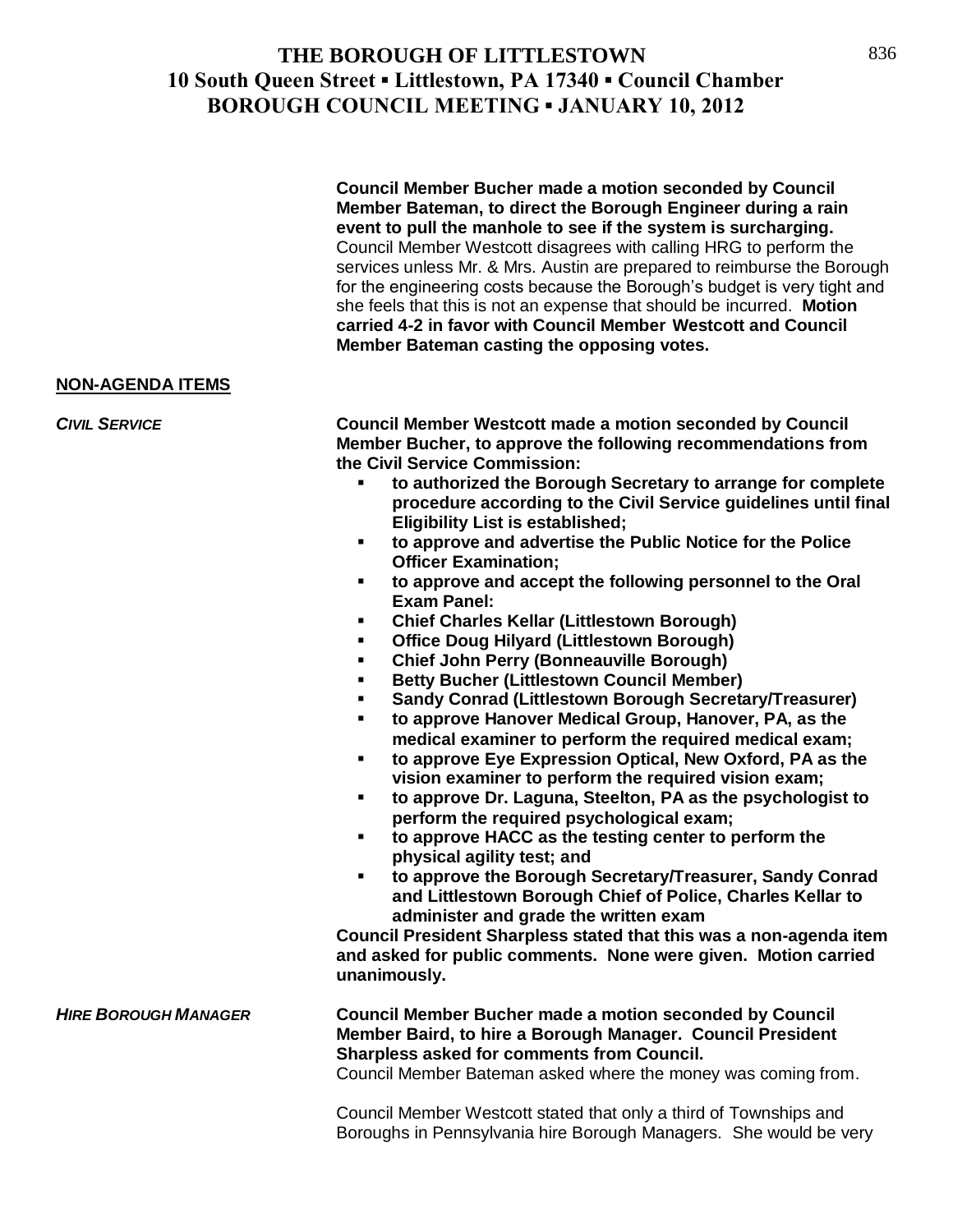resistant at this particular economic time to hire an unnecessary Borough Manager. She could however support a Business Manager.

Council Member Bucher stated that there have been issues with personnel and feels that the issues are partly last year's Councils fault because a Borough Manager was not hired. The chain of command was broken. Department heads have no one to go to for direction.

Council Member Wheeler stated that Littlestown Borough is the most expensive Borough to live in. As of 2009 it costs \$1,318 for every man, women and child to live here. He also stated that when we did have Managers nothing got improved or accomplished…things got worse. The Council should take responsibility for their obligations and perform the duties that that they took the oath to do. He suggested having a part-time administrator and there is an excellent administrator already on staff, Chief Kellar and he can serve, according the Pennsylvania Law, in both capacities.

Council Vice-President Baird feels that someone should be here to answer questions.

#### **Council President Sharpless stated that this was a non-agenda item and asked Public Comments.**

Dave Westcott asked why the last Borough Manager was fired. Borough Solicitor White stated that Borough Council as a whole stated that their performance was not satisfactory. Mr. Westcott asked about the previous Borough Manager. Borough Secretary/Treasurer Conrad stated that the previous Borough Manager resigned to take a position elsewhere. Mr. Westcott was concerned with where the money was going to come from and if taxes were going to increase.

Council President Sharpless stated that there was not going to be an increase in water/sewer rates nor taxes.

Ms. Nicole Farace feels that there should be a Borough Manager to handle situations because when she had issues regarding the construction behind her house she approached Council and they informed her that they were not aware of the situation because there was no Borough Manager.

Ms. Joyce Weatherly inquired about the qualifications a person needs to apply for the Borough Manager.

Council President Sharpless stated that they need a minimum of 5 years of municipal, managerial, fiscal and grant writing experience. A BA in public administration or related field and MPA preferred.

Ms. Louey stated that a Borough Manager is needed but feels that when the Council does look for a Manager they need to take the same approach they did when they were looking for a Chief of Police. **A roll call vote was called by Council President Sharpless:**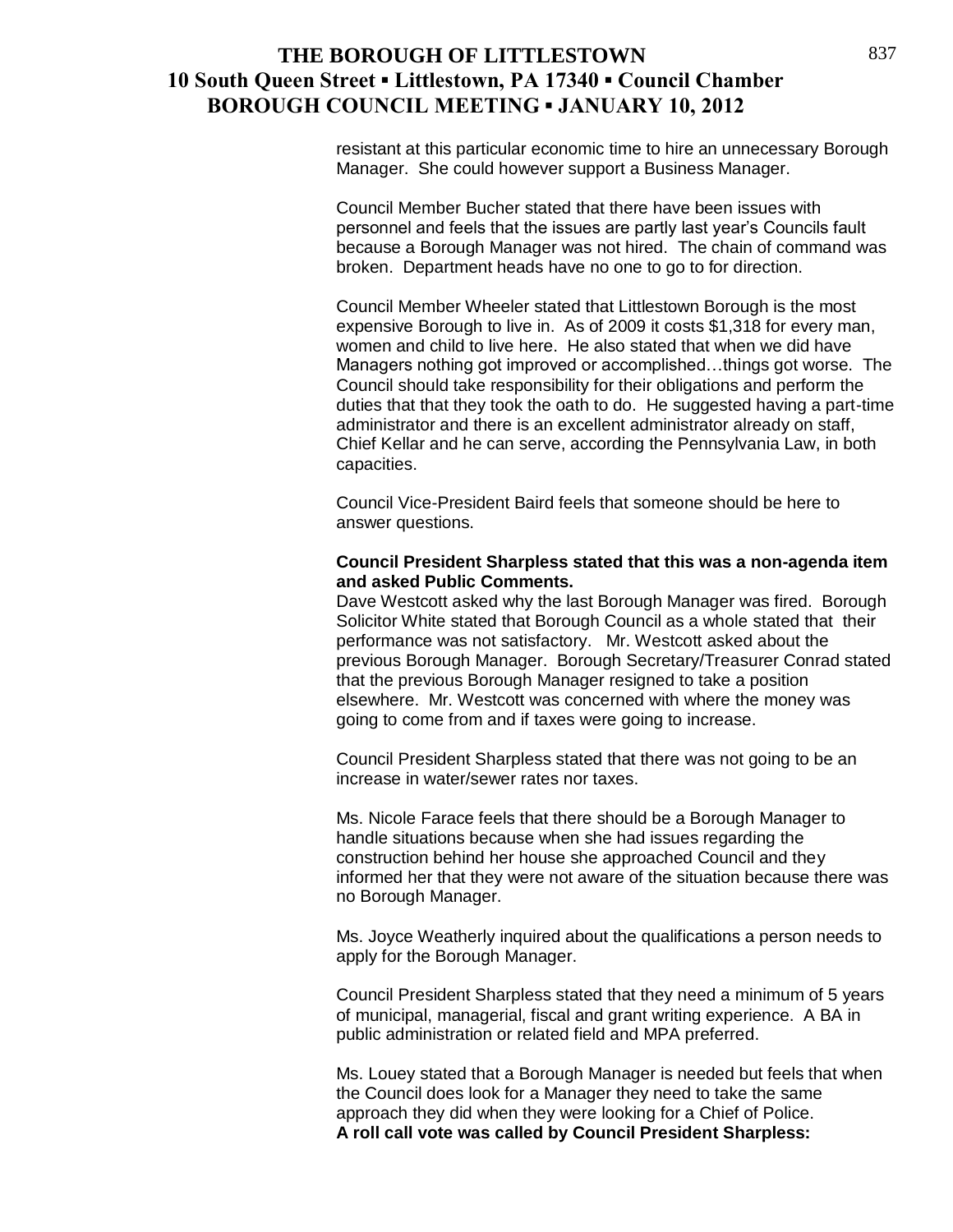|                                                                            | <b>Council Member Westcott - No</b><br><b>Council Member Wheeler - No</b><br><b>Council Member Bucher - Yes</b><br><b>Council President Sharpless - Yes</b><br><b>Council Member Bateman - No</b><br><b>Council Vice-President Baird - Yes</b><br>Vote 3-3, Mayor James Eline broke the tie in favor of the motion.                                                                                                                     |
|----------------------------------------------------------------------------|-----------------------------------------------------------------------------------------------------------------------------------------------------------------------------------------------------------------------------------------------------------------------------------------------------------------------------------------------------------------------------------------------------------------------------------------|
| <b>TENTATIVELY ADOPT</b><br>A PROPOSED 2012 BUDGET                         | Council Member Bucher made a motion to tentatively adopt a<br>proposed amended budget. Motion died due to a lack of a second.                                                                                                                                                                                                                                                                                                           |
| <b>APPOINT CHIEF KELLAR</b><br><b>AS INTERIM BOROUGH</b><br><b>MANAGER</b> | Council President Sharpless informed Council that Chief Charles Kella<br>has offered to fill the position of Borough Manager for 2012 at no<br>additional pay.                                                                                                                                                                                                                                                                          |
|                                                                            | <b>Council Member Baird made a motion seconded by Council Member</b><br>Wheeler, to appoint Chief Charles Kellar as Interim Borough<br>Manager for 2012. Council President Sharpless stated that this was<br>a non- agenda item and asked for public comments. Members of the<br>public commended Chief Kellar for his generous offer. Motion carried<br>unanimously.                                                                   |
| <b>REPORTS</b>                                                             |                                                                                                                                                                                                                                                                                                                                                                                                                                         |
| <b>MAYOR</b>                                                               | Mayor, James Eline, Sr. turned over \$605.00 to the Borough<br>Secretary/Treasurer for fines collected from 11/16/2011 to 12/22/2011.                                                                                                                                                                                                                                                                                                   |
| <b>CHIEF OF POLICE</b>                                                     | Chief Kellar stated that there is a concern with Riden Alley and he is<br>recommending that it be made one way coming out to East King Street.<br>Council President Sharpless referred this to the Streets and<br><b>Transportation Committee.</b>                                                                                                                                                                                      |
| <b>BOROUGH ENGINEER</b>                                                    | Borough Engineer, Josh Fox gave Council an update on Contract 11-1<br>Water System Improvements. Josh is also asking Council to authorize<br>Tim Topper to approve Change Order No. 2 for contract 11-1 not to<br>exceed \$5,800.00.                                                                                                                                                                                                    |
|                                                                            | Council Member Wheeler made a motion seconded by Council<br>Member Bateman, to authorize the Director of Public Works, Tim<br>Topper to approve Change Order No. 2 for Contact 11-1 not to<br>exceed \$5,800.00 for replacement of the well discharge piping,<br>check valves, and wiring at Well No. 2 and Well No. 5, replacement<br>of the well pump at Well No. 5, and delete the fencing at EP 102.<br>Motion carried unanimously. |
| <b>BOROUGH CONSULTANT</b>                                                  | Jared Schumacher, filling in for Jim Schumacher, informed Council that<br>he and his father should have a copy of the grants master plan in<br>Councils packets for the January 24 <sup>th</sup> meeting and also on January 24 <sup>th</sup><br>they will be discussing some possible dates for the strategic planning<br>session.                                                                                                     |